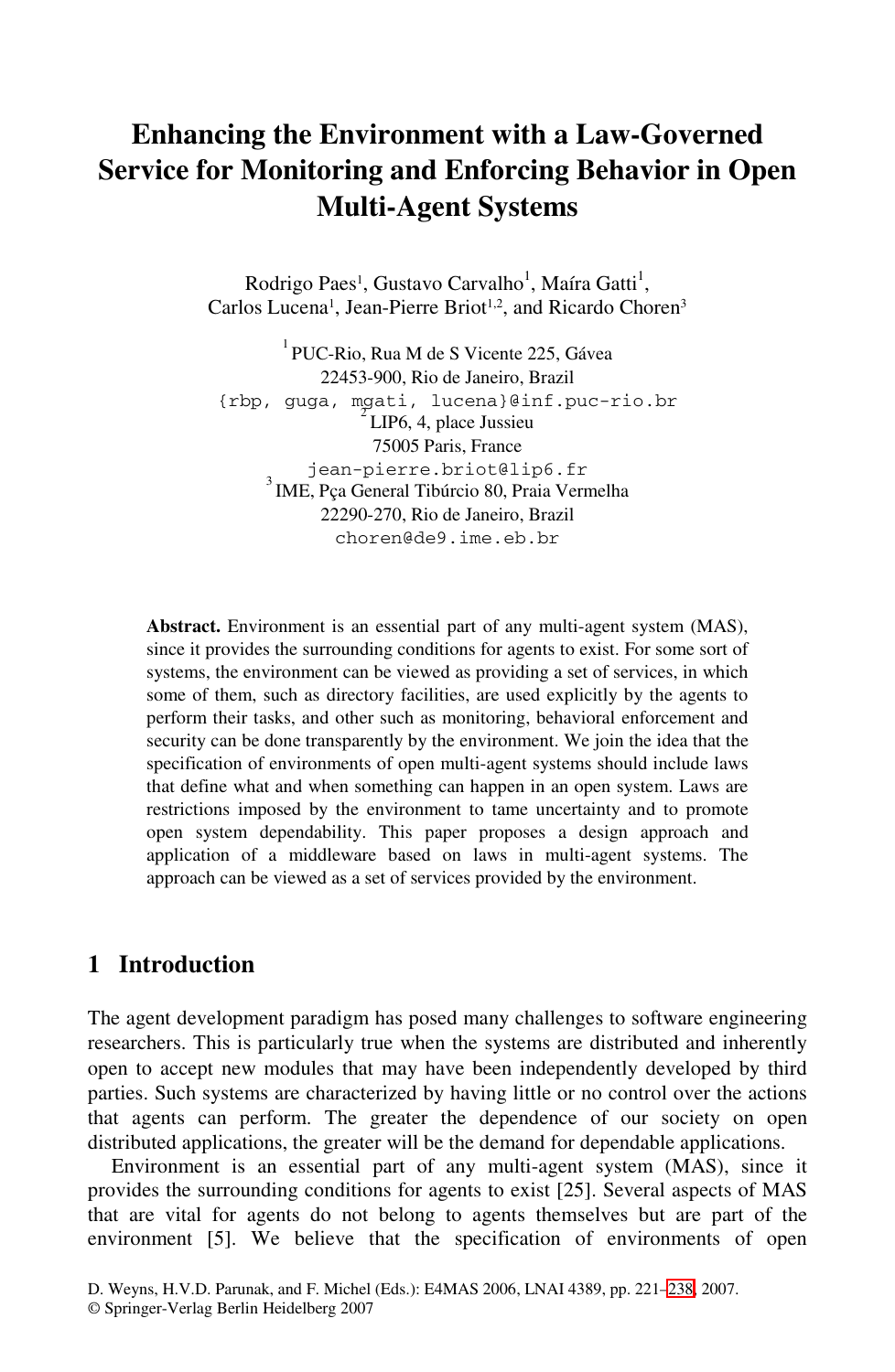multi-agent systems (MAS) should include laws that define what and when something can happen in an open system [4][5]. Laws are restrictions imposed by the environment to tame uncertainty and to promote open system dependability [15][17]. In this sense, the environment performs an active role monitoring and verifying if behavior of agents are in conformance with the laws. This kind of environment is composed of a governance mechanism, which is the mediator that enforces the law specification. Examples of governance mechanisms are LGI [15], Islander [7] and MLaw [18].

Governance for open multi-agent systems can be defined as the set of approaches that aims to establish and enforce some structure, set of norms or conventions to articulate or restrain interactions in order to make agents more effective in attaining their goals or more predictable [14].

Despite the growing interest in the area, mature governance approaches will only be achieved through the use of Software Engineering techniques and tools that support the development of more predictable and better quality software systems. There has been advance in this area through well founded engineering tools for governed interaction such as the work of LGI [15], Islander [7] and Rubino [21]. This paper deals with the above mentioned problem through a design approach and application of a middleware for governance in multi-agent systems. Notably, we propose the modeling of laws for governance, based on XML. This includes norms but also other abstractions such as protocols, scenes, constraints and clocks, in order to achieve a good expressivity. In another paper, we also addressed the issue of specialization of governance specifications using abstractions for extension [4]. The middleware can be used in conjunction with a specific agent platform (such as JADE [2]), and it permits configuration of interaction rules, monitoring of agent interaction and verification of the conformity between the interaction specification and the actual interaction. We have already used the middleware in a variety of different situations, such as monitoring criticality of agents [11], tests [20] and mediation of inter-bank operations.

This paper is organized as follows. Section 2 introduces the relationship between the environment and the interaction Laws. Section 3 introduces the main Governance concepts used in this paper. Section 4 presents the middleware for governance used in this work. Section 5 shows how the framework can be effectively used to enhance the notion of environment and presents an experiment that was performed using the middleware. Section 6 presents some related work and details on where this paper gives the contribution. Finally, Section 7 presents some discussion and conclusions about this work.

## **2 Environment and Interaction Laws**

The precise definition of environment is still under the core of the discussions among the research community [26]. One of the reasons that definitions of environment have proliferated is that MAS have been applied to a wide range of different application domains [24]. For example, it is natural for designers of a business-to-business application to associate the environment with the existent infrastructure of hardware and software on which the agents will have to execute. In another domain, such as an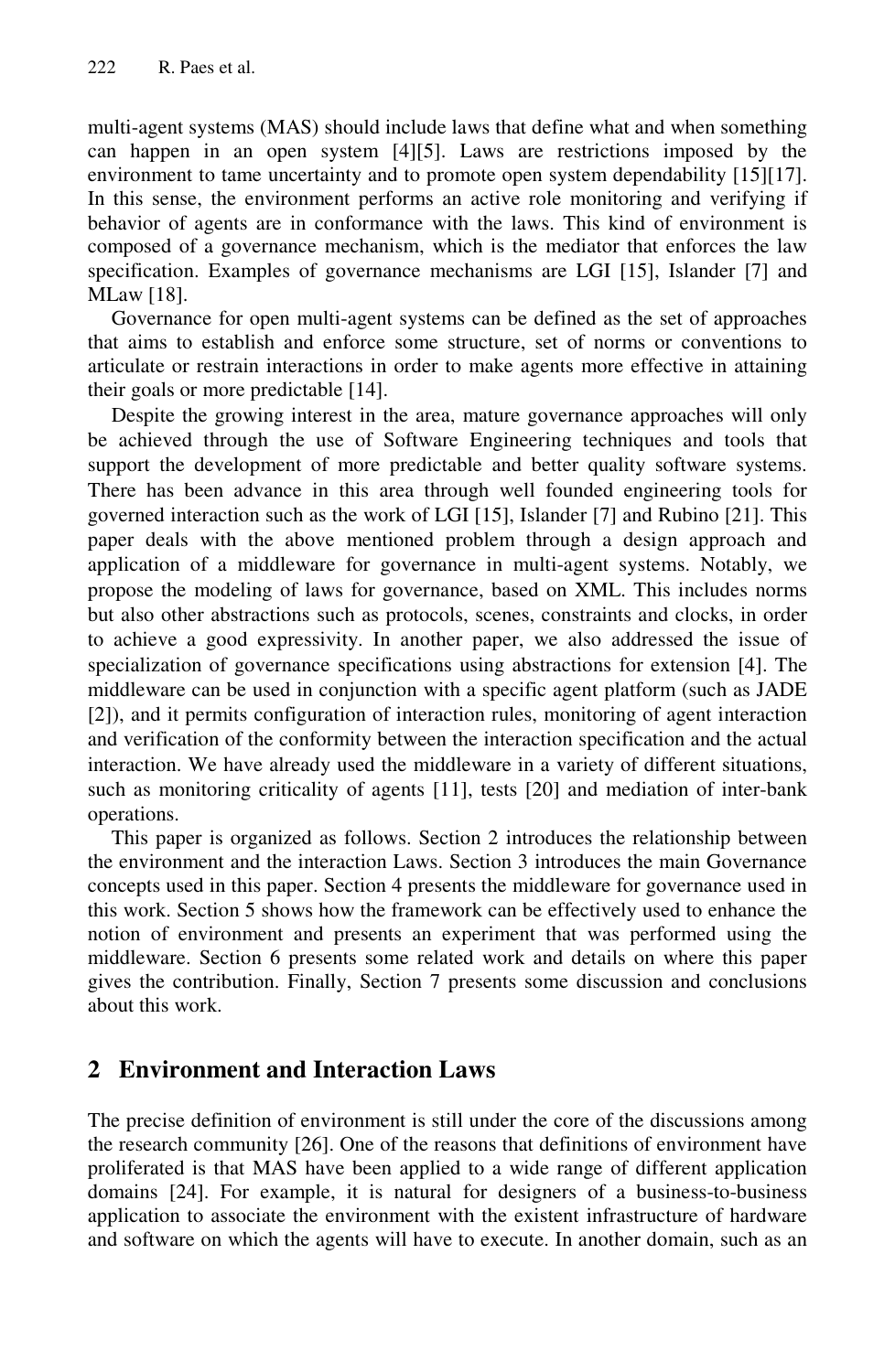agent-based simulation of an ecosystem, the environment as well as the agents will be custom built for the application [24].

A very common distinction for environments is between physical and virtual environment. In the physical environment there are the physical constraints of the existent entities. An example is that in an agent system that controls robots in which two robots are not allowed to occupy the same place at the same time. The virtual environment provides the principles and processes that govern and support the exchange of ideas, knowledge and information [24].

A very deep discussion on environments can be found in [26]. They define an environment as a first-class abstraction that provides the surrounding conditions for agents to exist and that mediates both the interaction among agents and the access to resources.

An environment provides the conditions under which an entity exists [16]. Multiagent environments are typically open and have no single centralized designer, they contain agents that are autonomous, distributed and may be self-interested or cooperative. Furthermore, environments provide a computational infrastructure that enables agents to communicate with one another [13].

It is the responsibility of the environment to define the rules for, and enforce the effects of, the agents' actions. An appealing way to exert the necessary level of control over an agent in an open system is through an adequate MAS infrastructure [23], which can be viewed as part of the environment. The type of services provided by the infra-structure, and the way in which these services are enacted, limit the set of possible actions [23]. For that, a MAS designer can use a governing infrastructure to structure and shape the space of action within MAS in an open environment. This governing perspective allows managing agent interactions form an external and global point-of-view.

In this sense, the environment is viewed as an active entity that also contains the set of behavioral (social) laws, which is constantly monitoring and reacting to agents' actions. It is very important for the agents to be able to perceive the environment. Agents can use the percepts to update their knowledge about the environment or use it for decision making [24]. In this sense, a virtual environment should provide explicit data structures for notify changing on the environment state.

We have used the reference model of the environment (Figure 1) proposed in [26] to show how the environment can be viewed. It shows that the environment provides a set of services, in which some of them, such as directory facilities, are used explicitly by the agents to perform their tasks, and other such as monitoring, behavioral enforcement and security can be done transparently by the environment<sup>1</sup>. The list of services shown in Figure 1 shows an environment as the basic infrastructure for supporting agents' activities in a more dependable manner. In this paper we focus on the governance services (the law box in the figure), which are used to monitor and enforce the behavior of agents.

-

<sup>&</sup>lt;sup>1</sup> In fact, it may be discussed if social laws (regulating interactions between agents) and social entities (like organizations) are, conceptually and architecturally speaking, part of the environment of a MAS or if they have a distinct existence (see, e.g., [9]). In this paper, we describe governance (of social laws) as part of the services offered by a MAS environment.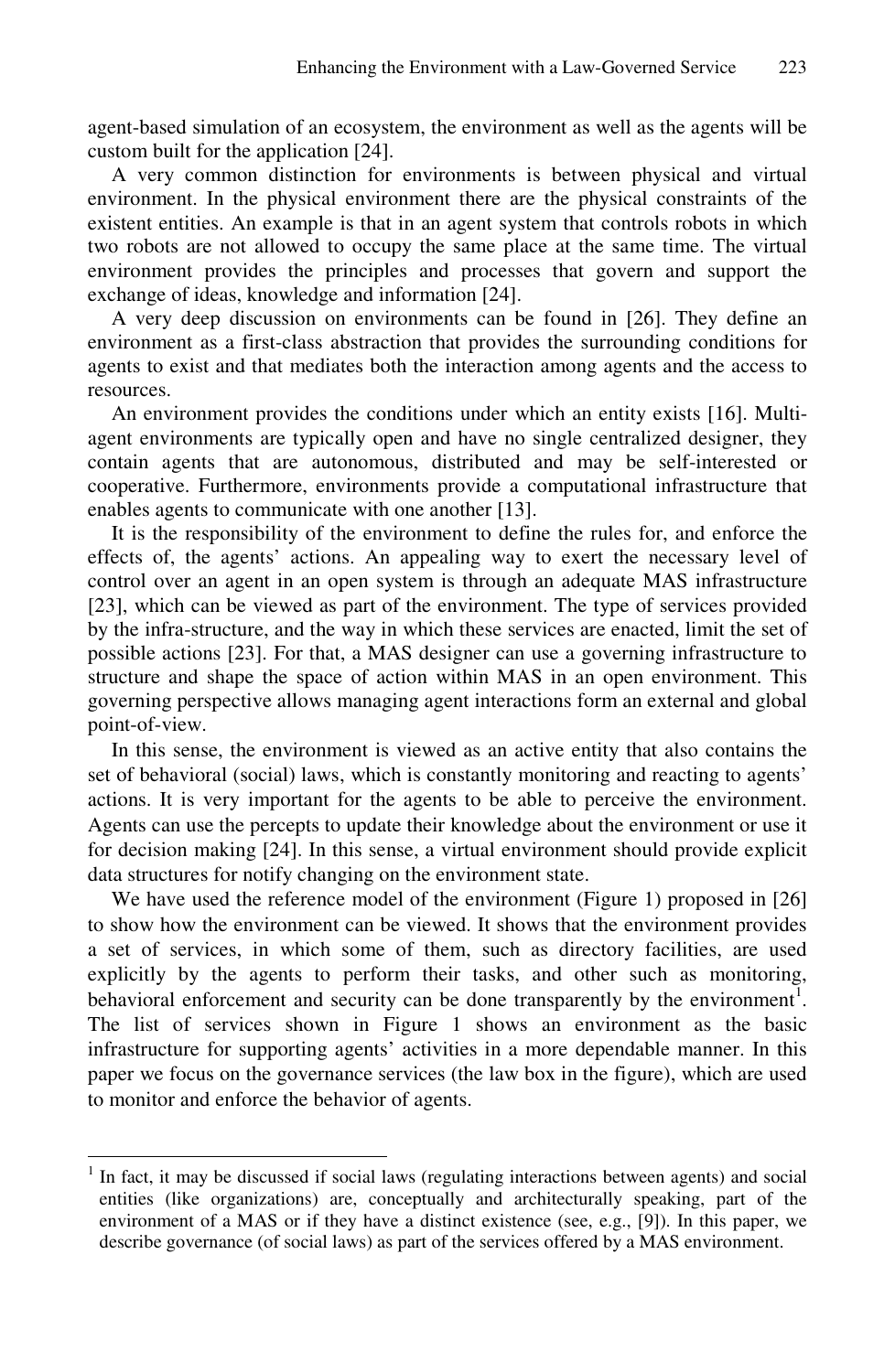

**Fig. 1.** Reference model of environments [26]

## **3 Governing Interactions**

Law-governed architectures are designed to guarantee that the specifications of open systems will be obeyed. The core of a law-governed approach is the mechanism used by the mediators to monitor the conversations between components. We have developed a software support [18] that, whenever necessary, permits extending this mechanism to fulfill open system requirements or interoperability concerns. In this architecture, a communication component is provided to agent developers.

M-Law works by intercepting messages exchanged between agents, verifying the compliance of the messages with the laws and subsequently redirecting the message to the real addressee, if the laws allow it. If the message is not compliant, then the mediator blocks the message and applies the consequences specified in the law (Figure 2). This architecture is based on a pool of mediators that intercept messages and interpret the previously described laws. A more detailed explanation about how this architecture was in fact implemented can be found in [19]. As more clients are added to the system, additional mediators' instances can be added to improve throughput. In relation with the list of services shown in Figure 1, M-Law implements the monitoring and enforcing of agents' behavior.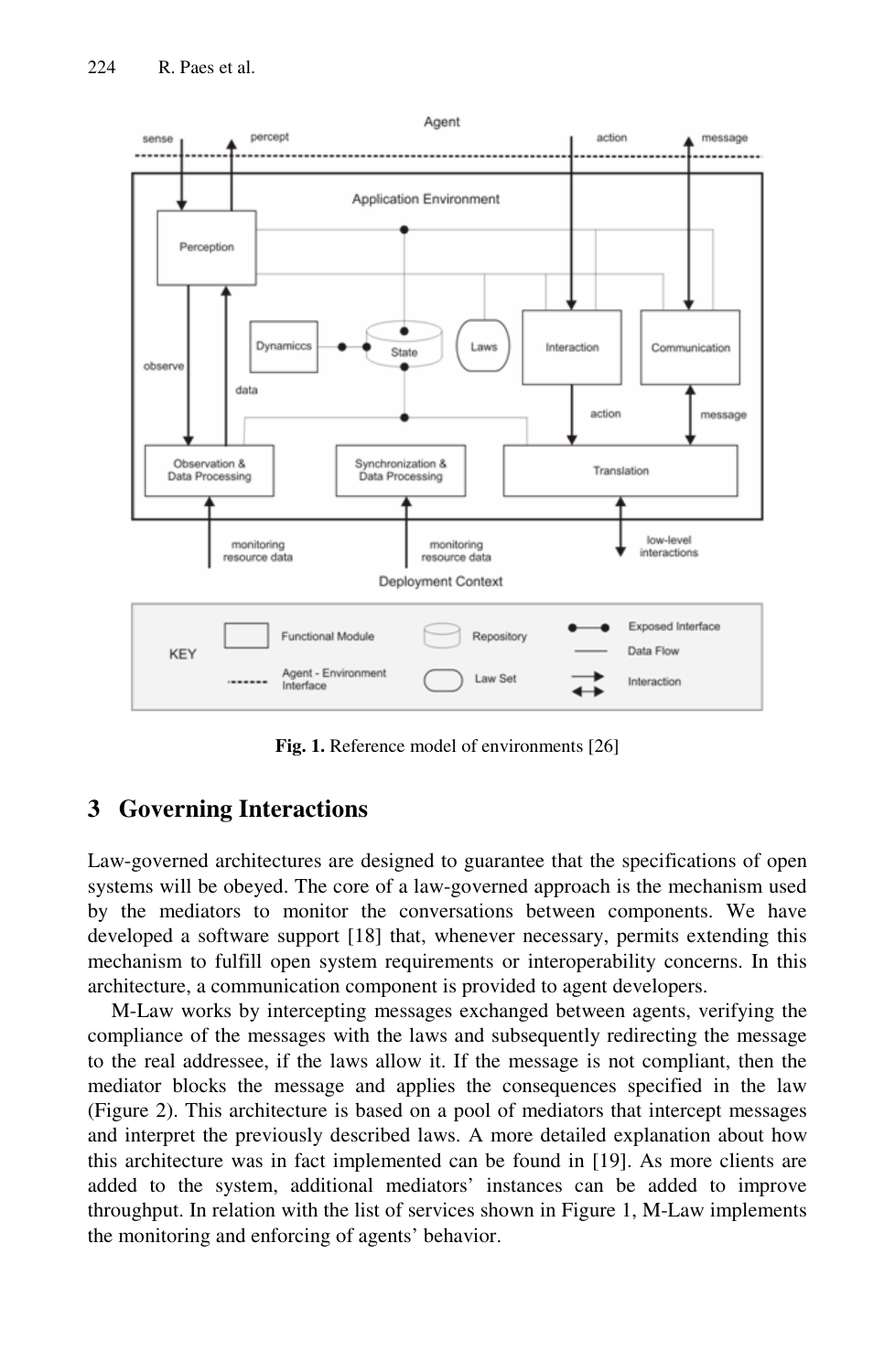

**Fig. 2.** M-Law architecture

M-Law was built to support law specification using XMLaw [17][3]. XMLaw is used to represent the interaction rules of an open system specification. As mentioned before, XMLaw is the description language used to configure the M-Law. These rules are interpreted by M-Law that analyzes the compliance of software agents with interaction laws at runtime. XMLaw represents the structure and the relationships between important law elements (Figure 3). A more detailed definition of the conceptual model can be found in [3] and [17]. A law is a description composed of law elements, such as e.g., protocols, norms, and scenes, as described in the next paragraphs.

Norms can be used to enhance scene and transition definitions; constraints in norms and transitions can act as filters of events; and actions can be used as an adaptation mechanism to support an active behavior of the environment in an open system. We selected some elements from XMLaw conceptual model to illustrate our proposal. Below, we will discuss XMLaw structure using the specification of laws for the TAC SCM example to facilitate its understanding.

The conceptual model uses the abstraction of Scenes to help to organize interactions. The idea of scenes is similar to theater plays, where actors play according to well defined scripts, and the whole play is composed of many scenes sequentially connected. Scenes are composed of Protocols, Constraints, Clocks, and Norms. It means that these four elements share a common interaction context through the scenes. Because protocols define the interaction among the agents, different protocols should be specified in different scenes. Scenes also specify which agent role has permission to create scene instances.

Statically, an interaction protocol defines the set of states and transitions (activated by messages or any other kind of event) allowed for agents in an open system. Norms are jointly used with the protocol specification, constraints, actions and also temporal elements, to provide a dynamic configuration for the allowed behavior of components in an open system. The mediator keeps information about the set of activated elements to verify the compliance of software agents, the set of deactivated elements and any other data regarding system execution.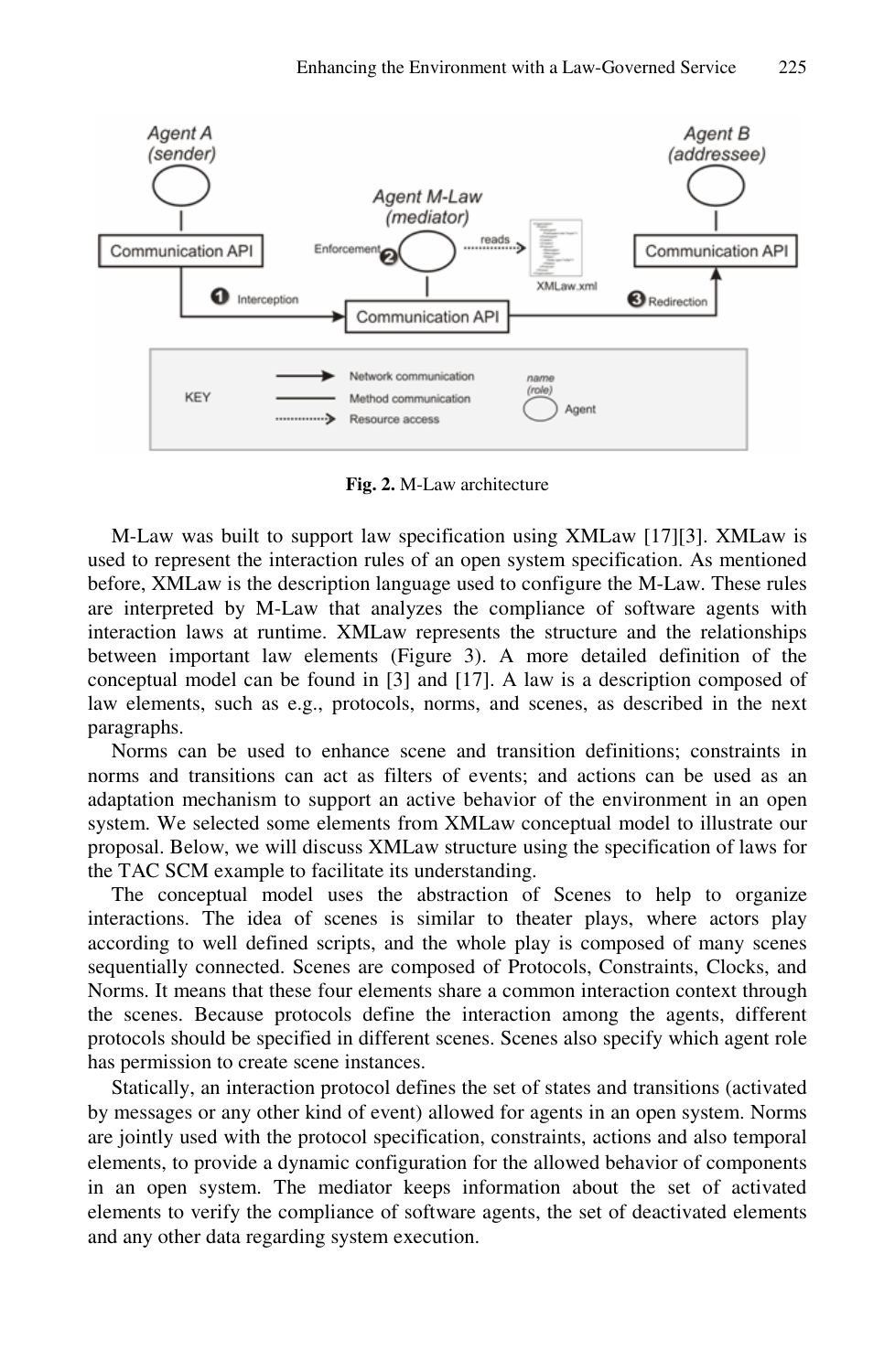

**Fig. 3.** Conceptual model of the elements that can be used to specify laws

Laws may be time sensitive, e.g., although an element maybe active at time t1, it might not be active at time t2 (t1 < t2). XMLaw provides the Clock element to take care of the timing aspect. Temporal clocks represent time restrictions or controls and they can be used to activate other law elements. Clocks indicate that a certain period has elapsed producing clock-tick events. Once activated, a clock can generate clocktick events. Clocks are activated and deactivated by law elements. Both are referenced to other law elements. Below, we detail the structure of the elements that will be exemplified in this paper.

### **3.1 Simple Scenario**

The example that will guide our explanation is the Trading Agent Competition - Supply Chain Management (TAC SCM). The TAC SCM [22][1][6] editions provide some evidence that the interaction specification evolves over time and so an extension support can reduce maintenance efforts.

The TAC SCM has been designed with a simple set of rules to capture the complexity of a dynamic supply chain. SCM applications are extremely dynamic and involve an important number of products, information and resources among their different stages. In our case study, we mapped the requirements of TAC SCM into interaction laws and agents are implemented with JADE [2].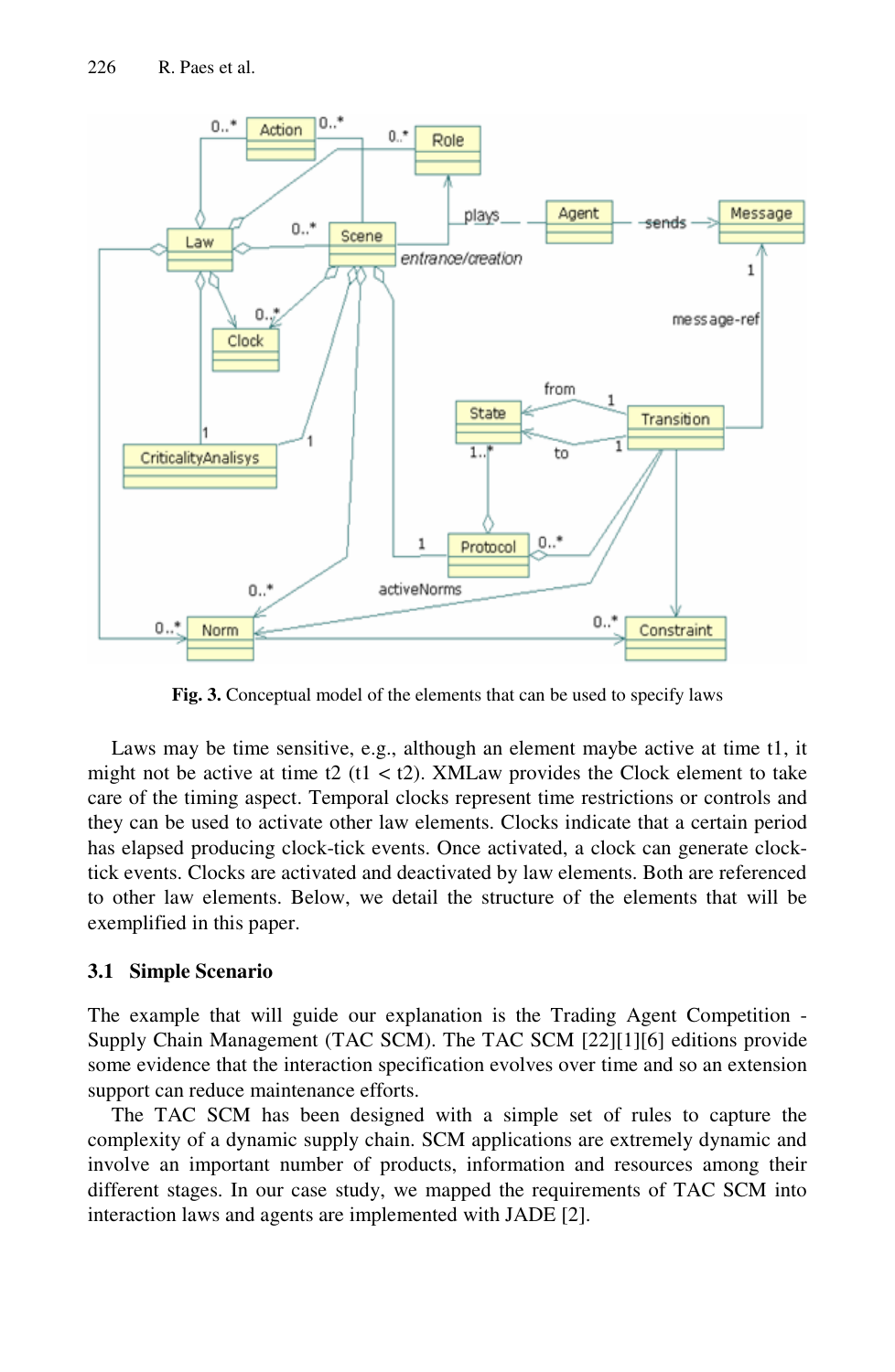

**Fig. 4.** Roles, relationships and cardinalities of TAC SCM

In TAC SCM, we chose the scenario of negotiation between the suppliers and assemblers to explain how interaction laws are used (Figure 1). According to [1], the negotiation process involves an assembler agent that buys components from suppliers. A bank agent also participates in this negotiation because an assembler must pay the components for the supplier. In this scenario, an assembler may send RFQs to each supplier every day to order components offered by the supplier. Each RFQ represents a request for a specified quantity of a particular component type to be delivered on a specific date in the future. The supplier collects all RFQs received during the "day" and processes them. On the following "day", the supplier sends back to each agent an offer for each RFQ, containing the price, adjusted quantity, and due date. If the agent wishes to accept an offer, it must confirm it by issuing an order to the supplier.

#### **3.2 Norms**

There are three types of norms in XMLaw: obligations, permissions and prohibitions. The obligation norm defines a commitment that software agents acquire while interacting with other entities. For instance, the winner of an auction is obligated to pay the committed value and this commitment might contain some penalties to avoid breaking this rule. The permission norm defines the rights of a software agent at a given moment, e.g. the winner of an auction has permission to interact with a bank provider through a payment protocol. Finally, the prohibition norm defines forbidden actions of a software agent at a given moment; for instance, if an agent does not pay its debts, it will not be allowed future participation in a scene.

In TAC SCM, one permission norm was created about the maximum number of requests for quotation that an assembler can submit to a supplier. According to the TAC SCM specification, each day each agent may send up to a maximum number of RFQs. Besides this permission, the constraint on the acceptable due date of an RFQ regulates the same interaction, the request for quote message.

The structure of the Permission (Code Fragment 1), Obligation and Prohibition elements are equal. Each type of norm contains activation and deactivation conditions. In the example, an assembler will receive the permission upon logging in to the scene (scene activation event) and will lose the permission after issuing an order (event orderTransition). Furthermore, norms define the agent role that owns it through the attribute Owner. In that case, the assembler agent will receive the permission. Norms also have constraints and actions associated with them, but these elements will be explained later. Norms also generate activation and deactivation events. For instance, as a consequence of the relationship between norms and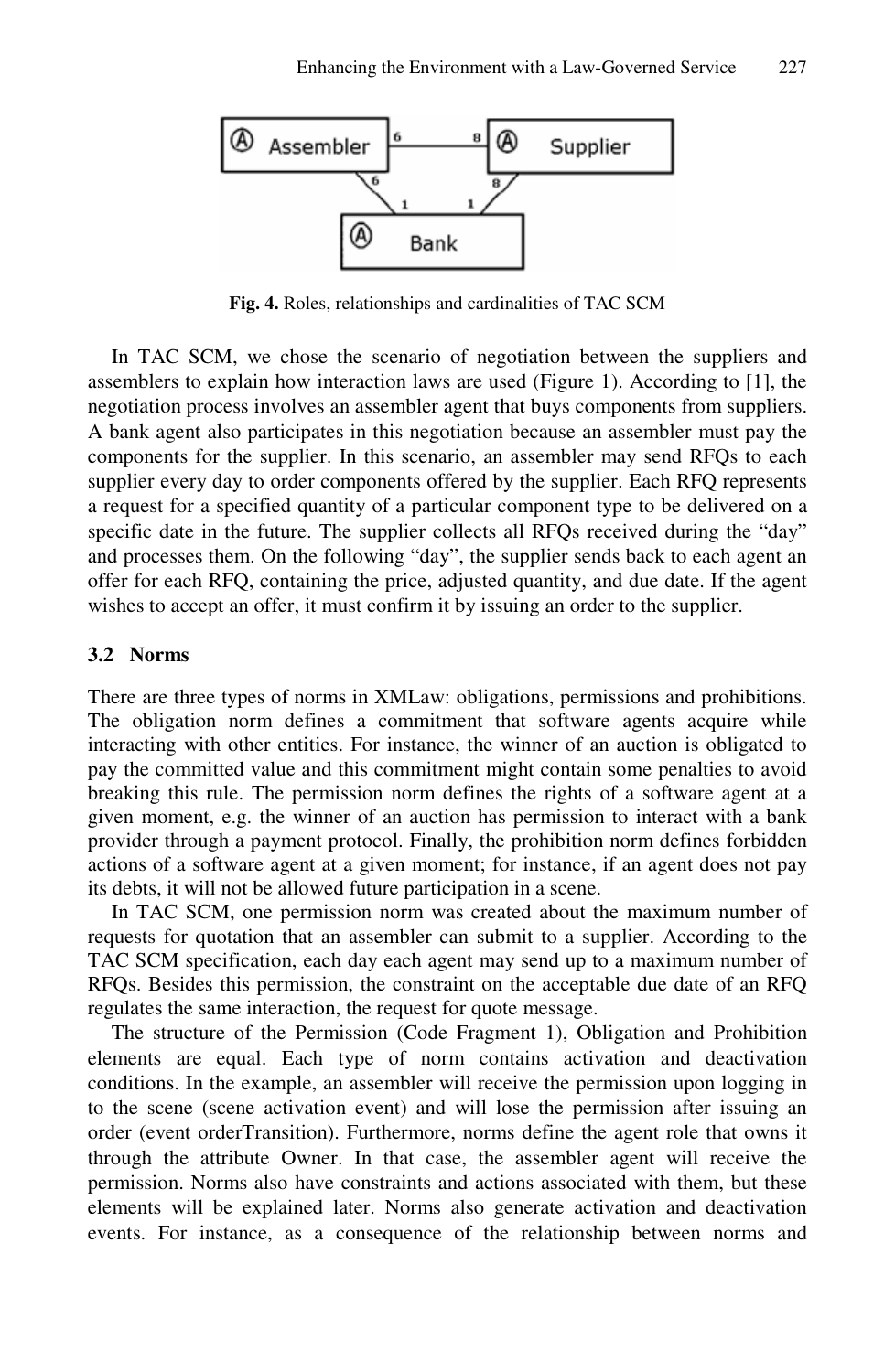transitions, it is possible to specify which norms must be made active or deactivated for firing a transition. In this sense, a transition could only fire if the sender agent has a specific norm.

```
<Norm type="permission" id="AssemblerPermissionRFQ"> 
  <Assignee role-ref="assembler" 
             role-instance="$assembler.instance"/> 
   <Activations> 
    <Element ref="negotiation" 
              event-type="scene_creation"/> 
   </Activations> 
   <Deactivations> 
    <Element ref="orderTransition" 
              event-type="transition_activation"/> 
   </Deactivations> 
   <Constraints> 
    <Constraint id="checkCounter" class="CounterLimit"/> 
   </Constraints> 
   <Actions> 
    <Action id="permissionRenew" class="ZeroCounter"> 
     <Element ref="nextDay" event-type="clock_tick"/> 
    </Action> 
    <Action id="orderID" class="RFQCounter"/> 
     <Element ref="rfqTransition" 
               event-type="transition_activation"/> 
    </Action> 
   </Actions> 
</Norm>
```
**Code 1.** Permission structure

### **3.3 Constraints**

Constraints are restrictions over norms or transitions and generally specify filters for events, constraining the allowed values for a specific attribute of an event. For instance, messages carry information that is enforced in various ways. A message pattern enforces the message structure fields [17]. A message pattern does not describe what the allowed values for specific attributes are, but constraints can be used for this purpose. In this way, developers are free to build as complex constraints as needed for their applications.

Constraints are defined inside the Transition (Code Fragment 2) or Norm (Code Fragment 1) elements Constraints are implemented using Java code. The Constraint element defines the class attribute that indicates the java class that implements the filter. The use of Java code allows for the specification of complex user defined filter implementation. This class is called when a transition or a norm is supposed to fire, and basically the constraint analyzes if the message values or any other events' attributes are valid. In Code Fragment 2, a constraint will verify if the date expressed in the message is valid according to TAC rules; if it is not, the message will be blocked. In Code Fragment 1, a constraint is used to verify the number of messages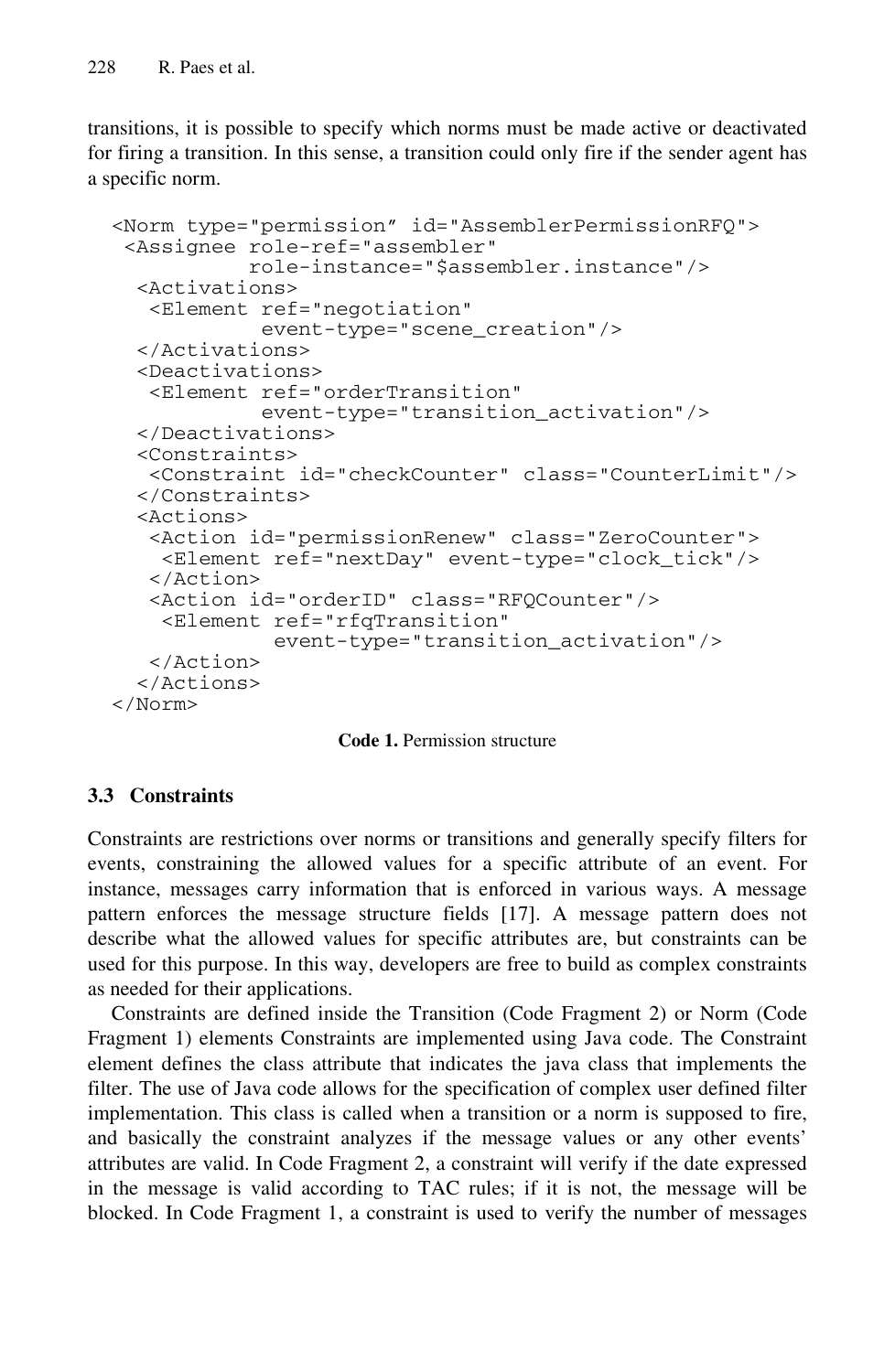that the agent has sent until now; if it has been exceeded, the permission is no longer valid.

```
<Transition id="rfqTransition" from="as1" to="as2" 
              message-ref="rfq> 
  <Constraints> 
   <Constraint id="checkDueDate" class="ValidDate"/> 
  </Constraints> 
 ... 
</Transition>
```
**Code 2.** Constraint in transition tags

#### **3.4 Actions**

Environment actions, or just actions, are domain-specific Java codes that run integrated with XMLaw specifications. Actions can be used to plug services in an environment. For instance, an environment can call a debit service from a bank agent to automatically charge the purchase of an item during a negotiation. In this case, we specify in the XMLaw that there is a class that is able to perform the debit.

Since actions are also XMLaw elements, they can be activated by any event such as transition activation, norm activation and even action activation. The action structure is showed in the example of Code Fragment 1. The class attribute of an Action specifies the java class in charge of the functionality implementation. The Element tag references the events that activate this action, and as many Element tags as needed can be defined to trigger an action. In this example, the action is used to update the context of the norm, counting the number of submitted messages.

An action can be defined in three different scopes: Organization, Scene and Norms. An action defined in a Norm is only visible at this level. This means that any element in this scope can reference events issued by this action and that this action can get and update information at this level and upper levels. Actions defined in the scene scope can be referenced by any element at this level. And actions defined in the organization scope are visible to all elements at this level.

### **4 M-Law**

Agent technology advances rely on the development of models, mechanisms and tools to build high quality systems. The design and implementation of such systems is still expensive and error prone. Software frameworks deal with this complexity by reifying proven software designs and implementations in order to reduce the cost and improve the quality of software. In this way, an object-oriented framework is a reusable, semi-complete application that can be specialized to produce custom applications [8].

M-Law was designed as an object-oriented framework, and its hotspots make possible to plug-in existing agent infrastructures, change the communication mechanism used by the agents, and plug-in new functionalities through the component module (to be detailed further in this section).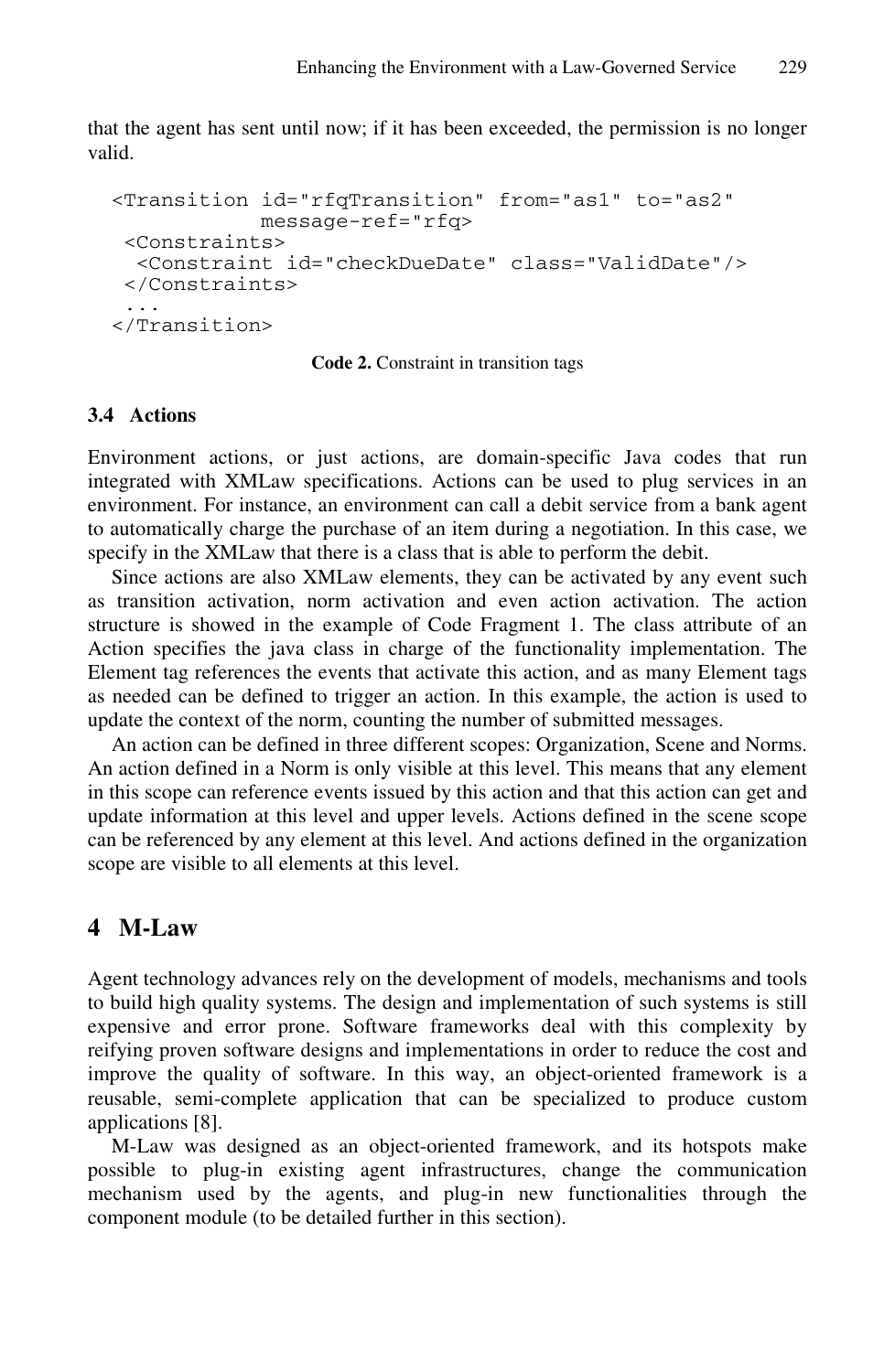M-Law middleware has to provide the means to effectively support XMLaw and its evolutions. M-Law is composed of four modules: agent module, communication module, a mediator agent and an event module. The agent module contains classes that agent developers may use to develop agents. This module provides a set of facilities to interact with both the mediator and other agents through methods for receiving and sending messages. The Agent module uses a Communication module to send and receive messages. In fact, the Communication module contains a set of abstract classes and interfaces that have to be extended in order to provide real functionality. We have made some experiments using JADE Agent Framework to implement this module. In addition to Jade, we have also implemented a communication module using pure socket communication. This flexibility provides the means to build agents using different existing agent frameworks.

On the side of the mediator agent, which is in charge of monitoring and enforcing agent interaction, there are three main modules: Event, Component and Communication. Those modules are not visible to agent developers but they were used to build the mediator agent and they can be extended to support new functionalities. Agent criticality analysis presented in [11] is an example of the component module extension.

The event module implements event notification and propagation. It is basically an implementation of the observer design pattern [10] allowing elements for listening and receiving events. The communication module has a similar implementation as the communication module on the client side.

The elements such as scenes, clocks and norms, are implemented to be plugged into the component module. The component module defines a set of concrete and abstract classes and interfaces that allows new functionality to be inserted.



**Fig. 5.** Scene component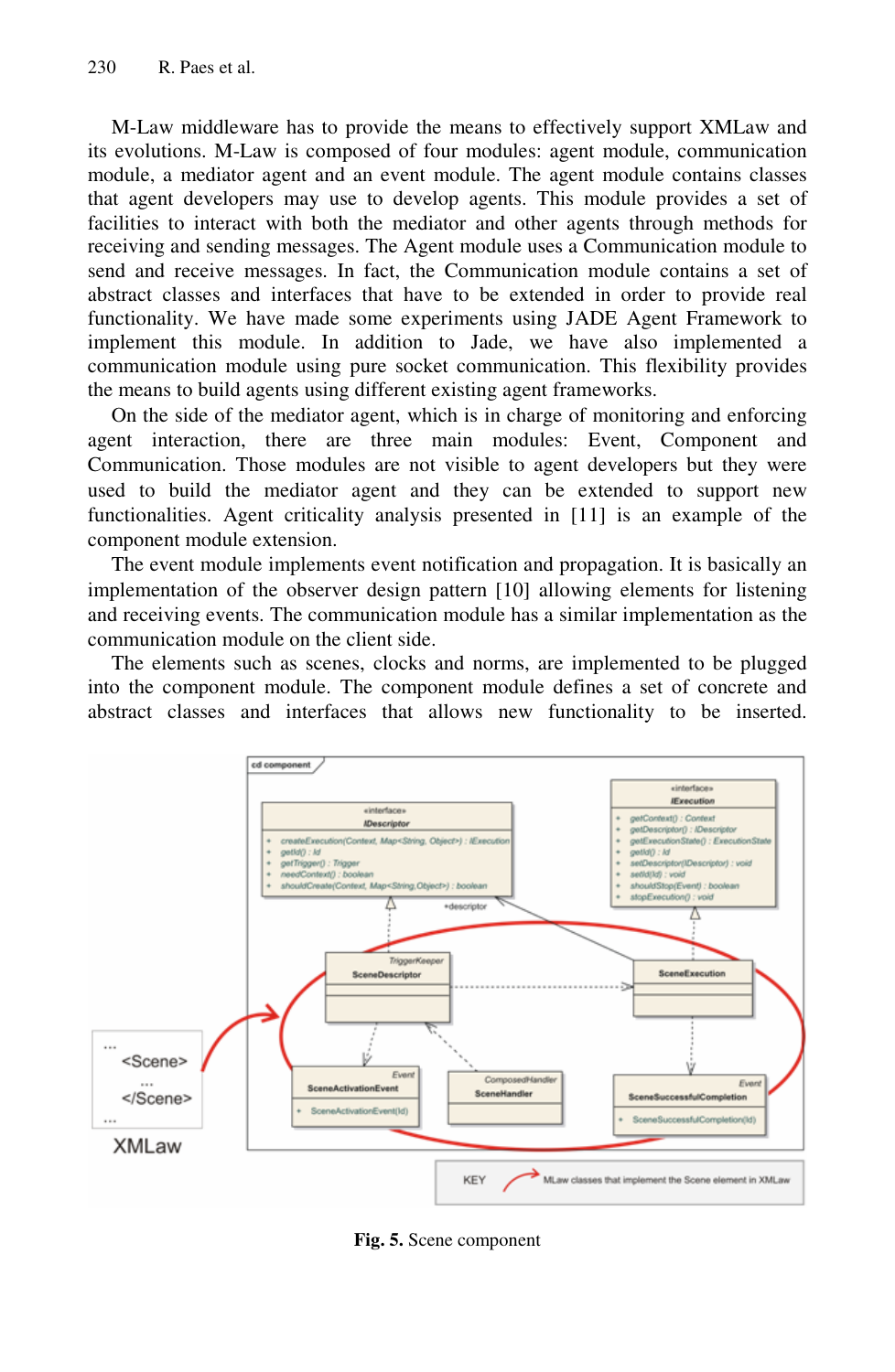Components are the set of classes placed in the mediator that implements the behavior of the XMLaw language elements; for example, Figure 5 shows the scene element in XMLaw and its set of classes that implements its behavior. In Figure 5, the scene Element in XMLaw (therefore an XML element) is mapped to a descriptor (IDescriptor) and execution (IExecution) hierarchies in the internal implementation of the MLaw. Those hierarchies are hotspots of the component module, and they are used to plug in new elements in the law definition, allowing, for example, to change the XMLaw conceptual model.

As shown in Figure 5, the core classes and interfaces of the component module that provide the hotspots that have to be extended by concrete elements are:

- Handlers: SimpleHandler and ComposedHandler The component module has a default XML parser that reads a law specification in XML and delegates the treatment of each XML tag to a specific handler. The handler is in charge of receiving the tokens provided by the parser and building the descriptor of the element.
- IDescriptor It represents the object model of the XML tag. For example, in Figure 6, the scene tag in XML is represented by the SceneDescriptor class. Its main responsibility is creating execution instances of the descriptor.
- IExecution An object that implements the IExecution interface is an instance of an element represented by an IDescriptor object. For example, a scene may be instantiated many times and even various scenes may be running at the same time (various auctions running in parallel, for instance). Each instance (IExecution) has to keep its instance attributes and control its lifecycle. The IExecution interface defines all the callback operations needed by the component module to control instances.

As an example of how M-Law works in a practical scenario, suppose an agent playing the role of an employer asks for increasing its own salary to other agent playing the role of accountant. However, there is a norm specified in XMLaw stating that employers are prohibited from asking for salary increase. Despite the simplicity of this scenario, the example is useful to illustrate the basic flow of events inside the M-Law. Then, M-Law works in the following way:

- 1. Mediator agent reads the XMLaw specification and starts the component module;
- 2. Employer agent calls its communication module and sends the request message asking for salary increase;
- 3. The communication module redirects the message to the mediator;
- 4. Mediator receives the message through its communication module;
- 5. Mediator fires an event of message arrival through event module;
- 6. Event module notifies the component module;
- 7. Norm element, which is part of the component module, receives the event, verifies that the message is not allowed and fires a message not compliant event;
- 8. The mediator receives the message not compliant event and as a consequence, does not redirect the message to the accountant agent.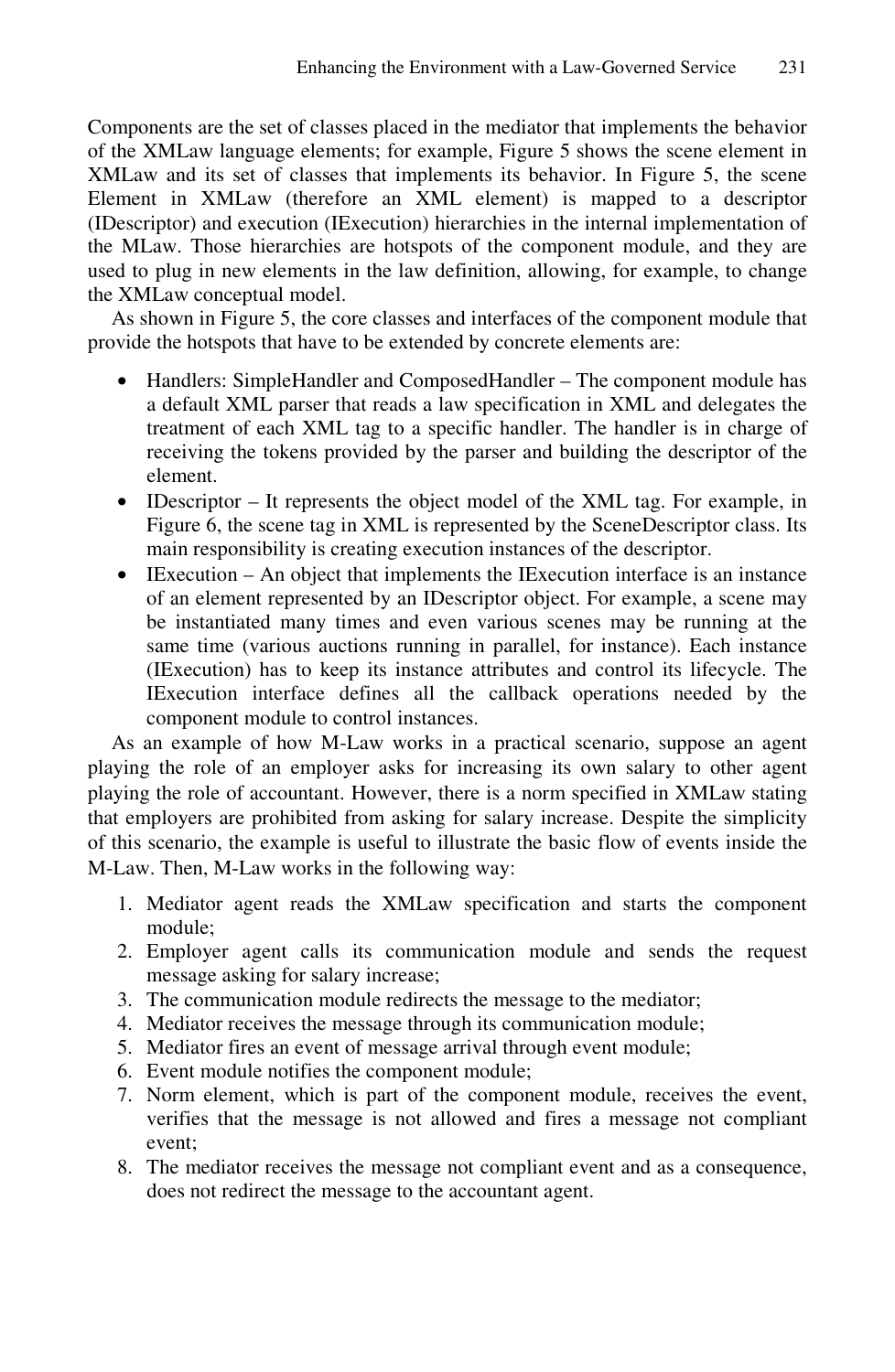The main design objectives of M-Law were simplicity, flexibility and reuse. That is why the elements were implemented as components. In this way, some architectural decisions made have direct impact over scalability in the current version of M-Law. The following items discuss in more details some architectural and design aspects of M-Law:

- Scalability M-Law is implemented as a centralized mediator. In this way, it may become a bottleneck for very large systems. In fact, the design of XMLaw aimed primarily at expressivity (using abstractions such as constraints, scenes, etc.) and at flexibility (specialization of laws [4]). Also, although a centralized solution poses scalability questions, it allows the easy specification of global laws with no need for state synchronization. Furthermore, temporal problems are also avoided, once there is just one host controlling clocks. We are currently working on alternative, more decentralized, solutions to this problem. We are performing experiments on both a network of decentralized mediators, such as LGI [15], and hierarchal organized mediators, such as Internet DNS.
- Expressivity  $-$  M-Law provides full support for XMLaw, which means it is possible to specify non-deterministic state-based machines, notions of commitments through norms, time sensitive laws, and execution of java code.
- Flexibility The use of indirect communication through events in combination with the component-based module makes it possible to add new functionality with little difficulty. However, it is known that event-based communication may lead to software that is harder to understand and debug due to the implicit nature of communication. We have tried to deal with this drawback by systematically building test cases, performing code inspections and writing exhaustive documentation.

## **5 Using the Middleware**

To use the middleware it is necessary perform at least four tasks. First, one must write the interaction laws using XMLaw language. Second, the mediator has to be started by execution of the script files provided with M-Law. Then, one has to inform the mediator about the existence of the new Law (XMLaw file). Finally, the application agents may be started. The idea is to use the middleware as an environmental service. In other words, the middleware should be available for the agent developers once they have their agents running on the environment.

Regarding the development of the application agents, agent developers may want to extend the agent class provided by the client API of M-Law. This class provides methods for sending and receiving of messages and methods for direct communication with the mediator, once the mediator can provide useful information about the current status of interaction, such as which scenes are running and how many agents are interacting. In fact, the class LawFacade provides methods for direct communication with the mediator, and agent class provides methods for sending and receiving messages. Figure 6 shows the details of those classes.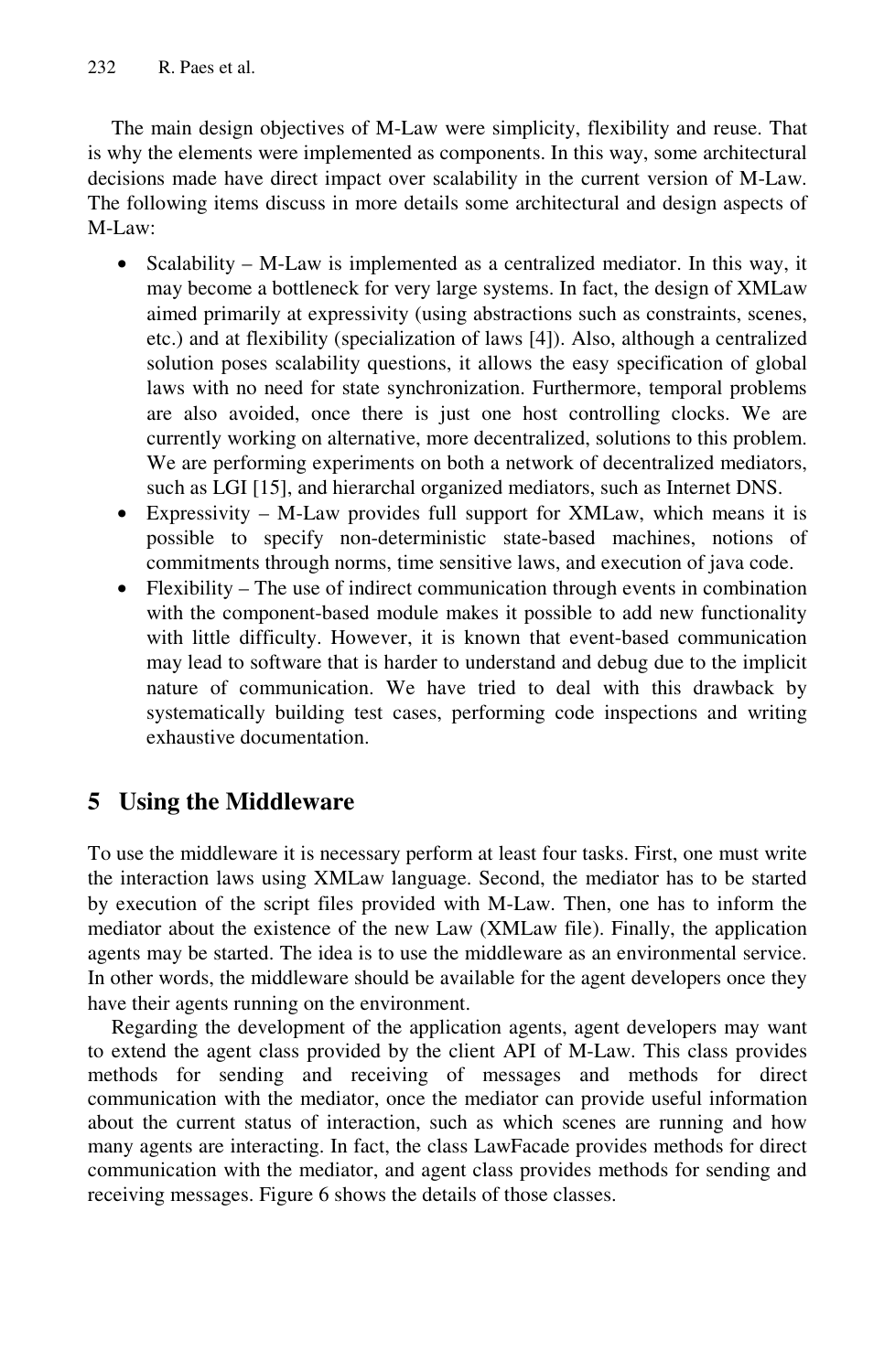

**Fig. 6.** Client API: LawFacade and Agent classes

We encourage agent developers to use the agent class either by inheritance or delegation. Yet, developers are free to build their agents using any architecture or technology. The only requirement is that the agent should know both how to "speak" FIPA-Agent Communication Language<sup>2</sup> and which messages the mediator expects.

#### **5.1 Case Study (CB)**

l

The Central Bank of Brazil regulates and supervises the national financial system. This experiment is running based on the SELIC system requirements. SELIC is the central depository of securities issued by the National Treasury and the Central Bank of Brazil. It also settles outright and rep transactions with these securities. Besides the National Treasury and the Central Bank of Brazil, commercial banks, investment banks, savings banks, dealers and brokers, clearing operators, mutual investment funds and many other institutions that integrate the financial system participate in SELIC as holders of custody accounts. In December 2004, the system was composed of 4,900 participants (or agents).

SELIC system is clearly a system that has a central entity (Central Bank) that mediates and controls the interaction among the other entities. We have, then, specified the laws that the institutions must follow using XMLaw, and we have used M-Law as a mediator that control the interactions. We have implemented a prototype of a subset of the actual SELIC system for doing this experiment. The experiment was performed with 10 agents representing different financial institutions and 1 mediator agent (the MLaw).

There are several requirements that influence the interaction of financial institutions in a committed operation, as the several types of messages that could be sent and the several behaviors that should be implemented according to the messages specified, including norms and constraints. Below (Figure 7), an interaction scenario is taken from SELIC. This interaction scenario contains three entities: two financial institutions and the SELIC.

 $2$  FIPA is the organization that establishes specifications for agents. http://www.fipa.org/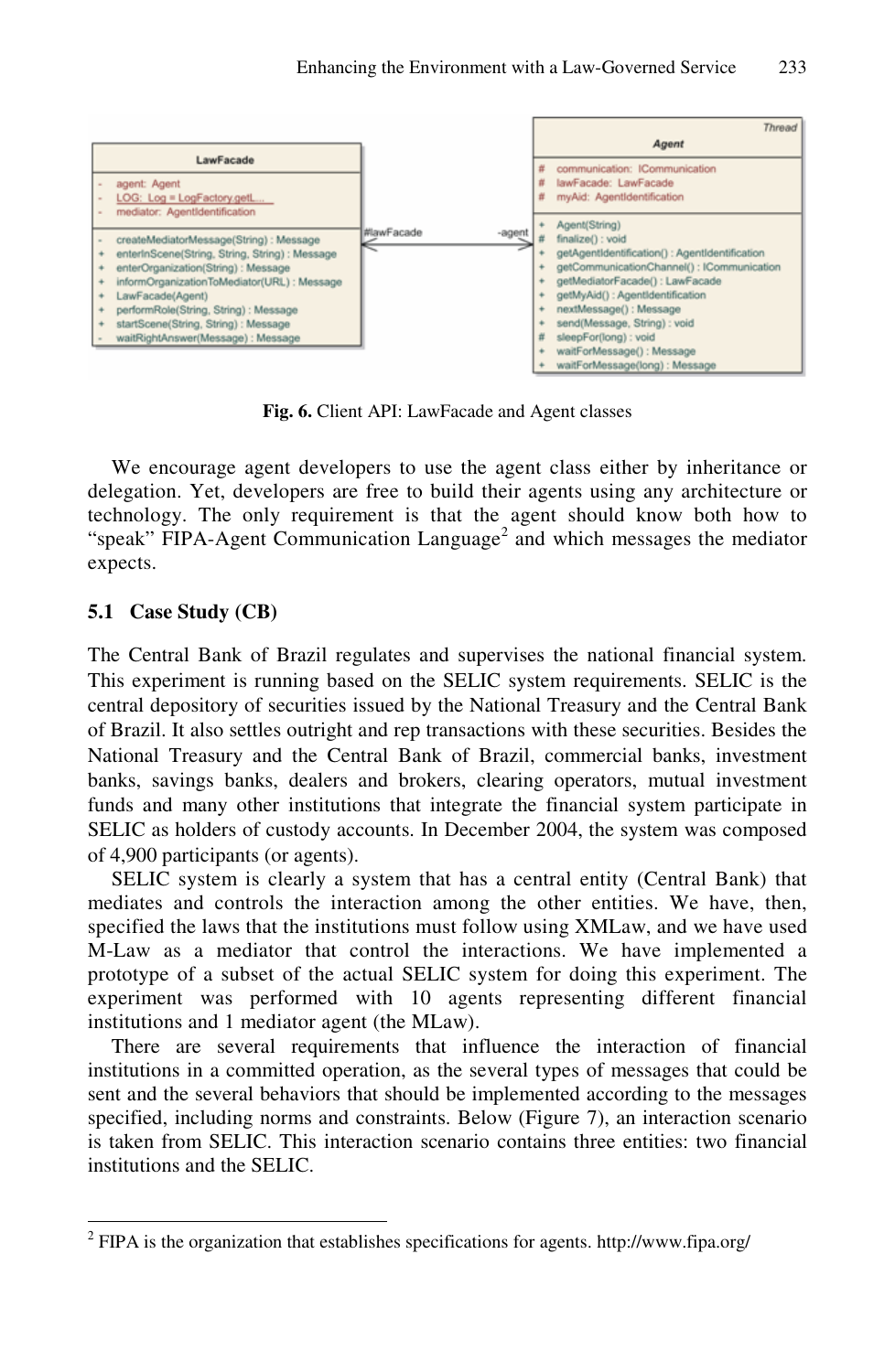In this scenario, a financial institution A (FI A) needs to sell bonds to the financial institution B (FI B). Below (Code Fragment 3), we illustrate the description of this basic negotiation protocol in XMLaw. We called it Negotiation. The specification provides the details regarding the expected attributes of the messages. Furthermore, there in the transition st1 there is a verification step implemented within a constraint.

This example shows how the laws can be specified and then provided to the environment through the M-Law in order to effectively monitor and enforce agents' behavior. On the side of the developers of the domain agents, it is necessary to extend the class Agent provided with the client API (Figure 6) and then use its methods to communicate.



**Fig. 7.** SELIC example

The preliminary results have shown that M-Law and XMLaw have brought some consequences such as:

- Transparency of the process Before using our governance solution, the system had all the laws hard-coded into the source code. With XMLaw the laws are specified in a purpose specific language which brings the specification to a higher level of abstraction and then decreases the distance between the requirements and the implementation. M-Law has a crucial role in this scenario, since it monitors and interprets the laws.
- Better support for rules customization/configuration Changing a law with XMLaw and M-Law is a matter of changing the XMLaw specification, i.e., there is no need to go into source code of the application.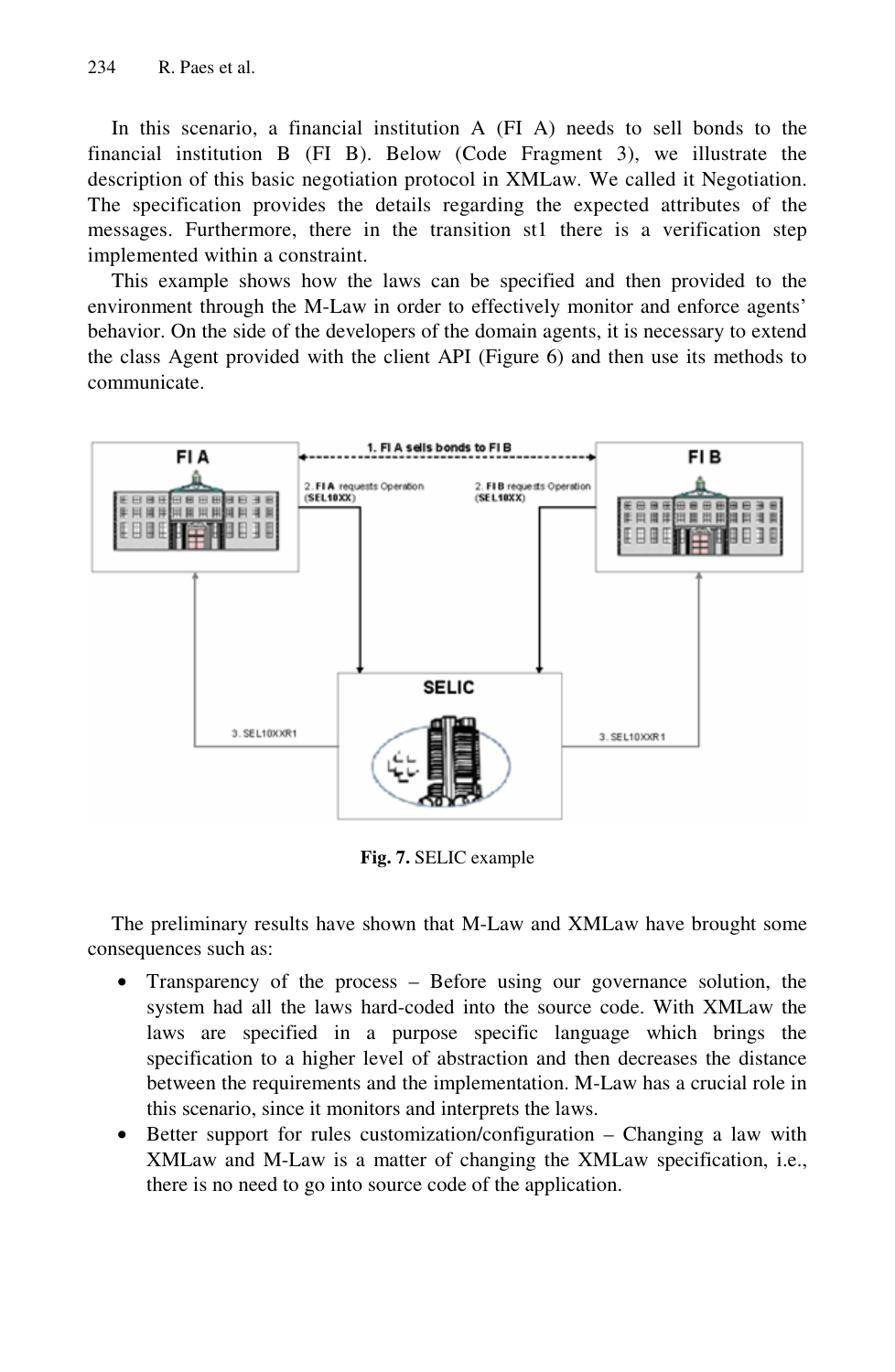```
<Scene id="Negotiation" time-to-live="infinity"> 
  <Protocol id="negotiation-protocol"> 
   <Messages> 
    <Message id="startMsg">...</Message> 
    <Message id="request"> 
     <Content> 
      <Entry key="CodMsg" value="SEL1054"/> 
      <Entry key="TpCompr" value="02" /> 
      <Entry key="NOPRET"/> 
     </Content> 
    <Message id="inform"> 
     <Content> 
      <Entry key="CodMsg" value="SEL1054"/> 
      <Entry key="TpCompr" value="04" /> 
      <Entry key="NOPRET"/> 
     </Content> 
    </Message> 
   </Messages> 
   <States> 
    <State id="s1" type="initial"/> 
    <State id="s2" type="execution"/> 
    <State id="s3" type="execution"/> 
    <State id="s4" type="success"/> 
   </States> 
   <Transitions> 
    <Transition id="start" from="s1" to="s2" 
        ref="startMsg" event-type="message_arrival" /> 
    <Transition id="st1" from="s2" to="s3" ref="request" 
        event-type="message_arrival" 
     <Constraint 
       class="selic.constraint.ConditionNOPRET" 
       semantics="NOPRETEmpty" /> 
    </Transition> 
    <Transition id="st2" from="s3" to="s4" ref="inform" 
       event-type="message_arrival"/> 
   </Transitions> 
  </Protocol> ... 
</Scene>
```
**Code 3.** Negotiation structure definition

## **6 Related Work**

It is possible to cite at least two important research projects in which the goals are in some sense similar to the goals of the work presented here. The first approach is proposed by Esteva [7]. He uses a set of concepts that have points of intersection with those used in XMLaw, in fact XMLaw has borrowed some of the ideas of Esteva and proposed new ideas. For example, both Esteva scenes and protocol elements specify the interaction protocol using a global view of the interaction. The time aspect is represented in the Esteva approach as timeouts. Timeouts allow activating transitions after a given number of time units passed since a state was reached. On the other hand, due to our event model, the clock element proposed in XMLaw can both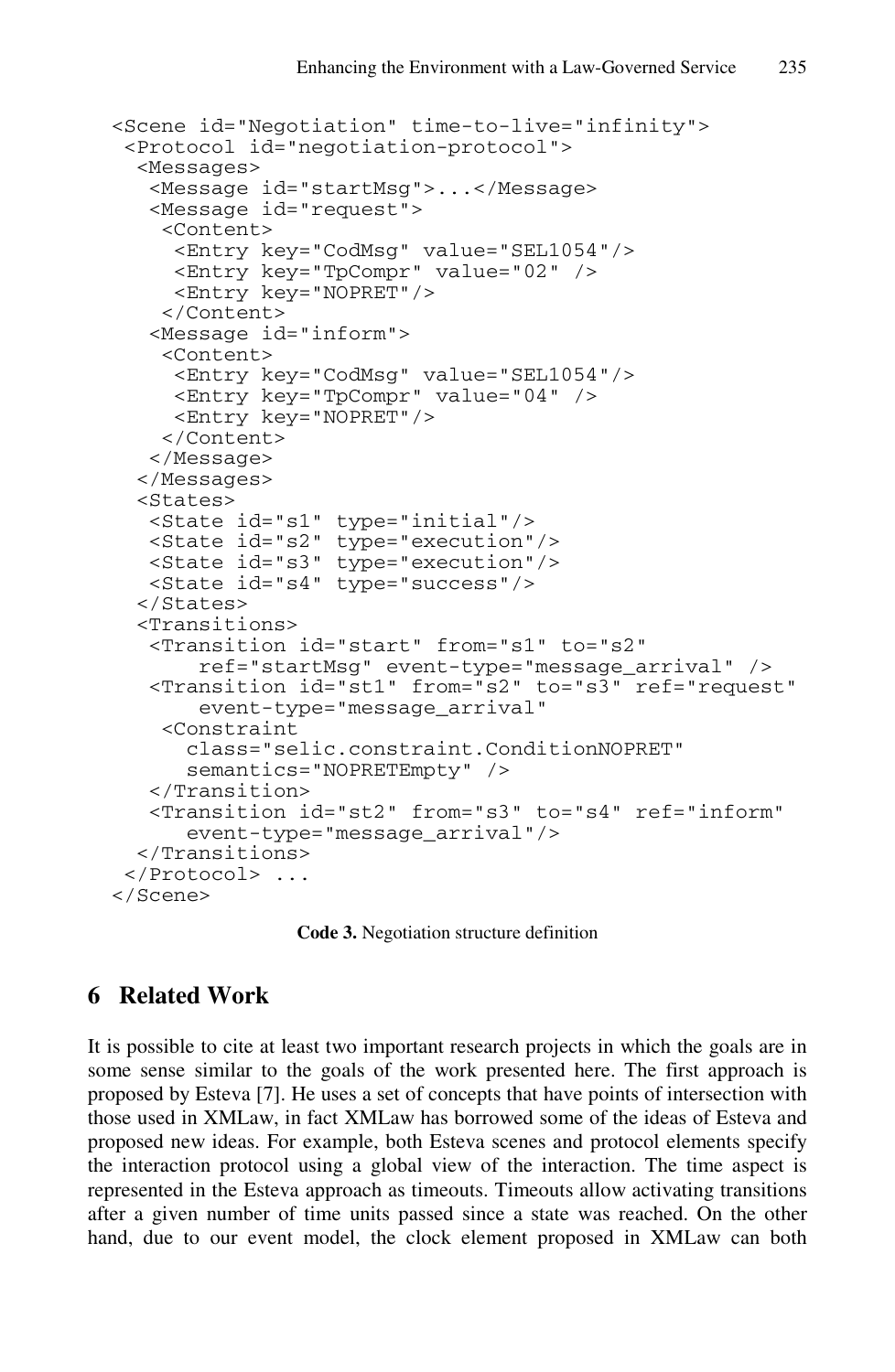activate and deactivate not only transitions, but also other clocks and norms. Connecting clocks to norms allows a more expressive normative behavior; norms become time sensitive elements.

Furthermore, XMLaw also includes the concept of actions, which allows execution of java code in response to some interaction situation. From the implementation point of view, Esteva does not provide the internal details of its framework (ISLANDER); but the general architecture proposes to use a set of mediators instead of using only one mediator. One consequence of this solution is that once a law is specified as a global view, all the mediators must constantly synchronize their internal states to keep them consistent. It means that for every message sent by an application agent, messages are broadcast among the mediators to synchronize the state.

From the point of view of integration with other existent solutions, Islander allows the use of JADE as communication layer; but only Jade is allowed and there is no support for extension on this point. Furthermore, there is no indication about the possibility of integration between Islander and different approaches, such as integration tests and criticality analysis.

Minsky [15] proposes a coordination and control mechanism called law governed interaction (LGI). This mechanism is based in two basic principles: the local nature of the LGI laws and the decentralization of law enforcement. The local nature of LGI laws means that a law can regulate explicitly only local events at individual home agents, where home agent is the agent being regulated by the laws; the ruling for an event e can depend only on e itself, and on the local home agent's context; and the ruling for an event can mandate only local operations to be carried out at the home agent. On the other hand, the decentralization of law enforcement is an architectural decision argued as necessary for achieving scalability.

However, when it is necessary to have a global view of the interactions, the decentralized enforcement demands state consistency protocols, which may not be scalable. Furthermore, it provides a language to specify laws and it is concerned with architectural decisions to achieve a high degree of robustness. In contrast, M-Law uses XMLaw, which provides an explicit conceptual model and focuses on different concepts, such as Scenes, Norms and Clocks. In other words, in our opinion, LGI design aimed primarily at decentralization and XMLaw design aimed primarily at expressivity and at possibilities for specialization [4]. A current limitation of XMLaw is the centralization of the mediator.

A promising direction is to investigate how XMLaw specification could be compiled into decentralized LGI mediators. In this way, LGI could be viewed by having the basic foundation to build higher level elements, such the ones in XMLaw. Moreover, by using M-Law, it is possible to extend the framework hotspots and introduce new components, which represent concepts in the conceptual model; and change the communication mechanism.

## **7 Conclusions**

Governance is required in open MAS Environments. A trustable Environment should offer a service to guarantee that the rules of interaction are obeyed. In this paper, we proposed to include a governance service within any open MAS Environment. This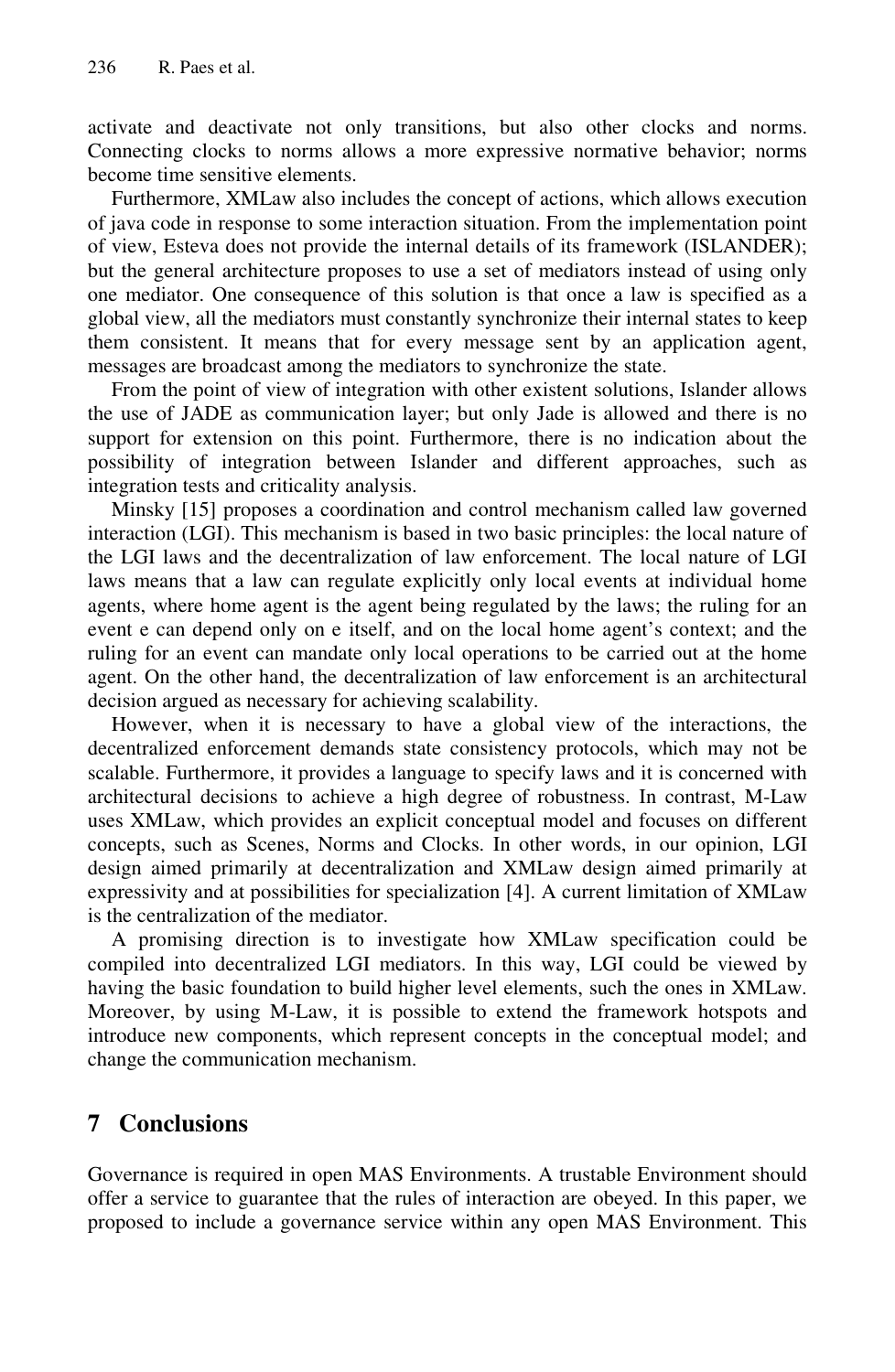paper has presented some of the main ideas behind research into governance of agent systems. Then, from a Software Engineering perspective, we have proposed a middleware that allows the development of law-regulated systems. We have presented the main design goals of the middleware, such as flexibility and integration with other platforms. We believe that this middleware is an enhancement of the current state-ofthe-art of Software Engineering for Governance in the sense that it supports a language that expresses the main concepts of governance with a good level of expressivity, and also due to its design concerns, which make use of techniques such as frameworks and components. Current implementation relies on a centralized mediator, which is a limitation on scalability. We are currently studying the design of a future distributed version, inspired from LGI decentralized mediators.

We have shown the use of the middleware on an example inspired from a real application of the central bank of Brazil. We hope that this example could illustrate some benefits brought by the use of M-Law, and more generally speaking, the merits of MAS governance for future applications.

**Acknowledgments.** This work was partially funded by CNPq through the ESSMA Project (552068/2002-0) and through individual grants. The work was also supported by CAPES, in the CAPES/Cofecub International Cooperation Program, through the EMACA Project (0981-04-4).

### **References**

- 1. Arunachalam, R., Sadeh, N., Eriksson, J., Finne, N., Janson, S.: The Supply Chain Management Game for the Trading Agent Competition 2004. CMU-CS-04-107, (2004)
- 2. Bellifemine, F., Poggi, A., Rimassa G.: JADE: a FIPA2000 Compliant Agent Development Environment. In: Fifth International Conference on Autonomous Agents (2001)
- 3. Carvalho, G., Brandão, A., Paes, R., Lucena, C.: Interaction Laws Verification Using Knowledge-based Reasoning. In: Workshop on Agent-Oriented Information Systems (AOIS-2006) at AAMAS 2006.
- 4. Carvalho, G., Lucena, C., Paes, R., Briot, J.: Refinement operators to facilitate the reuse of interaction laws in open multi-agent systems. In Proceedings of the 2006 International Workshop on Software Engineering For Large-Scale Multi-Agent Systems (2006)
- 5. Carvalho G., Almeida H., Gatti, M., Vinicius, G., Paes, R., Perkusich, A., Lucena, C.: Dynamic Law Evolution in Governance Mechanisms for Open Multi-Agent Systems. Second Workshop on Software Engineering for Agent-oriented Systems (2006)
- 6. Collins, J., Arunachala, R., Sadeh, N., Eriksson, J., Finne, N., Janson, S.: The Supply Chain Management Game for the 2005 Trading Agent Competition. CMU-ISRI-04-139. http://www.sics.se/tac/tac05scmspec\_v157.pdf (2005)
- 7. Esteva, M.: Electronic institutions: from specification to development, Ph.D. thesis, Institut d'Investigació en Intelligència Artificial, Catalonia - Spain. (2003)
- 8. Fayad, M., Schmidt, D., Johnson, R.E.: Building application frameworks: object-oriented foundations of framework design. John Wiley & Sons (1999)
- 9. Ferber, J., Gutknecht, O., Michel, F. From Agents to Organizations: an Organizational View of Multi-Agent Systems. In Agent-Oriented Software Engineering (AOSE) IV, P. Giorgini, Jörg Müller, James Odell, eds, Melbourne, July 2003, LNCS 2935, pp. 214-230 (2004)